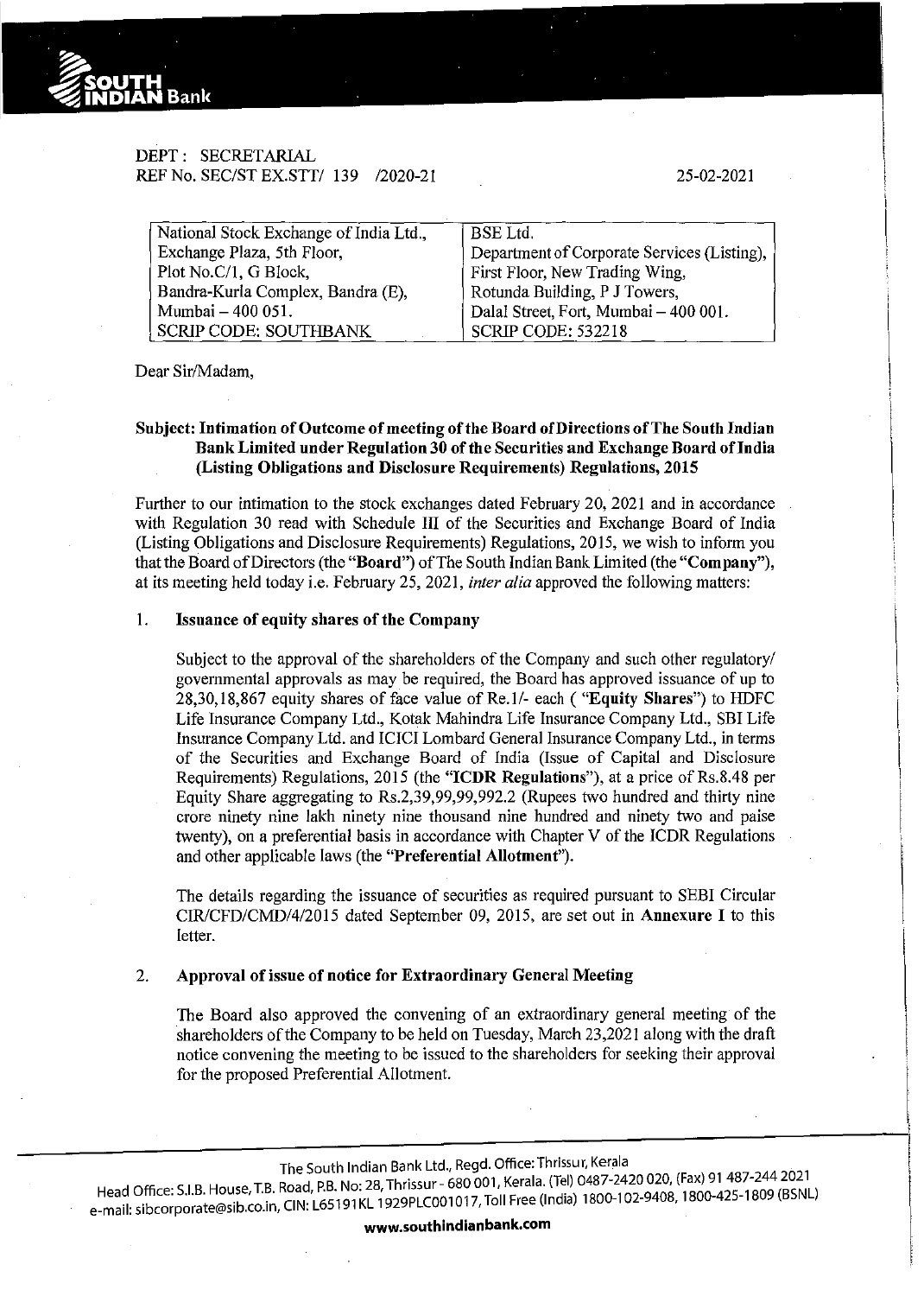

The meeting commenced at 10.30 AM (IST) and concluded at 5·15PM (IST).

You are requested to kindly take on record the above.

Thanking you,

Yours faithfully

For THE SOUTH INDIAN BANK LIMITED

Jimmy Mathew J<br>Company Secretary

Encl.: As above.

The South Indian Bank Ltd., Regd. Office:Thrissur, Kerala

· Head Office: 5.1.8. House, T.B. Road, P.B. No: 28, Thrissur- 680 001, Kerala. (Tel) 0487-2420 020, (Fax) 91 487-244 2021 e-mail: sibcorporate@sib.co.in, CIN: L65191 KL 1929PLC001 017, Toll Free (India) 1 800-102-9408, 1800-425-1809 (BSNL)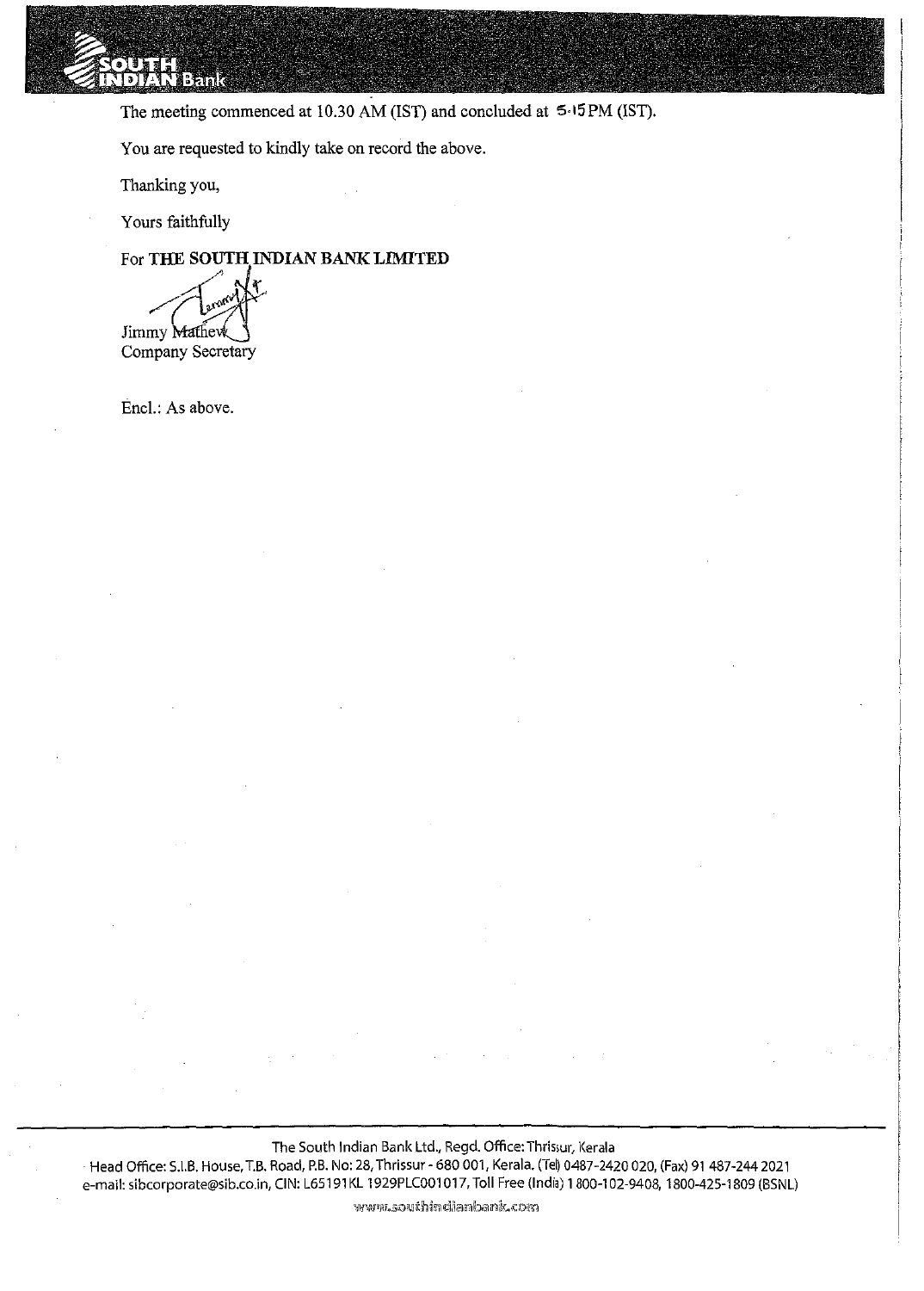

# **Annexure I**

| Sr.<br>No. | <b>Details</b>                                                                                                                                             | <b>Disclosure</b>                                                                                                                                                                                                                                                                                                                                                                                                                                                  |                                                   |          |                                   |          |  |  |
|------------|------------------------------------------------------------------------------------------------------------------------------------------------------------|--------------------------------------------------------------------------------------------------------------------------------------------------------------------------------------------------------------------------------------------------------------------------------------------------------------------------------------------------------------------------------------------------------------------------------------------------------------------|---------------------------------------------------|----------|-----------------------------------|----------|--|--|
| 1.         | Type of securities<br>proposed to be<br>issued                                                                                                             | <b>Equity Shares</b>                                                                                                                                                                                                                                                                                                                                                                                                                                               |                                                   |          |                                   |          |  |  |
| 2.         | Type of issuance                                                                                                                                           | Preferential Allotment                                                                                                                                                                                                                                                                                                                                                                                                                                             |                                                   |          |                                   |          |  |  |
| 3.         | Total<br>number<br>of<br>securities proposed to<br>be issued or the total<br>amount for which the<br>securities<br>will<br>be<br>issued<br>(approximately) | Upto 28,30,18,867 (Twenty eight crore thirty lakhs eighteen<br>thousand eight hundred and sixty seven) equity shares of face<br>value of Re. 1.00 (Rupee One) each at an issue price of Rs.<br>8.48 (Rupees eight and paise forty eight) each.<br>Total subscription amount aggregates to approximately<br>Rs.2,39,99,99,992.2 (Rupees two hundred and thirty nine<br>crore ninety nine lakh ninety nine thousand nine hundred and<br>ninety two and paise twenty) |                                                   |          |                                   |          |  |  |
| 4.         | Names of Investors                                                                                                                                         | 1. HDFC Life Insurance Company Ltd.<br>Kotak Mahindra Life Insurance Company Ltd.<br>2.<br>SBI Life Insurance Company Ltd.<br>3.<br>4. ICICI Lombard General Insurance Company Ltd.                                                                                                                                                                                                                                                                                |                                                   |          |                                   |          |  |  |
| 5.         | Post allotment of<br>securities - outcome<br>of the subscription,<br>issue price / allotted                                                                | Outcome of the allotment:                                                                                                                                                                                                                                                                                                                                                                                                                                          |                                                   |          |                                   |          |  |  |
|            | price, number of<br>investors                                                                                                                              | <b>Particulars</b>                                                                                                                                                                                                                                                                                                                                                                                                                                                 | Pre-preferential<br>allotment as on<br>24.02.2021 |          | Post-preferential<br>allotment    |          |  |  |
|            |                                                                                                                                                            |                                                                                                                                                                                                                                                                                                                                                                                                                                                                    | No. of<br>equity<br>share<br>held                 | % held   | No. of<br>equity<br>share<br>held | $%$ held |  |  |
|            |                                                                                                                                                            | HDFC Life<br>Insurance<br>Company<br>Ltd.                                                                                                                                                                                                                                                                                                                                                                                                                          | $\boldsymbol{0}$                                  | $\bf{0}$ | 8,84,43,396                       | 4.23%    |  |  |
|            |                                                                                                                                                            | Kotak<br>Mahindra<br>Life<br>Insurance<br>Company<br>Ltd.                                                                                                                                                                                                                                                                                                                                                                                                          | $\mathbf{0}$                                      | $\theta$ | 8, 84, 43, 396                    | 4.23%    |  |  |

The South Indian Bank Ltd., Regd. Office:Thrissur, Kerala

Head Office: S.I.B. House, T.B. Road, P.B. No: 28, Thrissur- 680 001, Kerala. (Tel) 0487-2420 020, (Fax) 91 487-244 2021 e-mail: sibcorporate@sib.co.in, CIN: L65191 KL 1929PLC001 017, Toll Free (India) 1800-102-9408, 1800-425-1809 (BSNL)